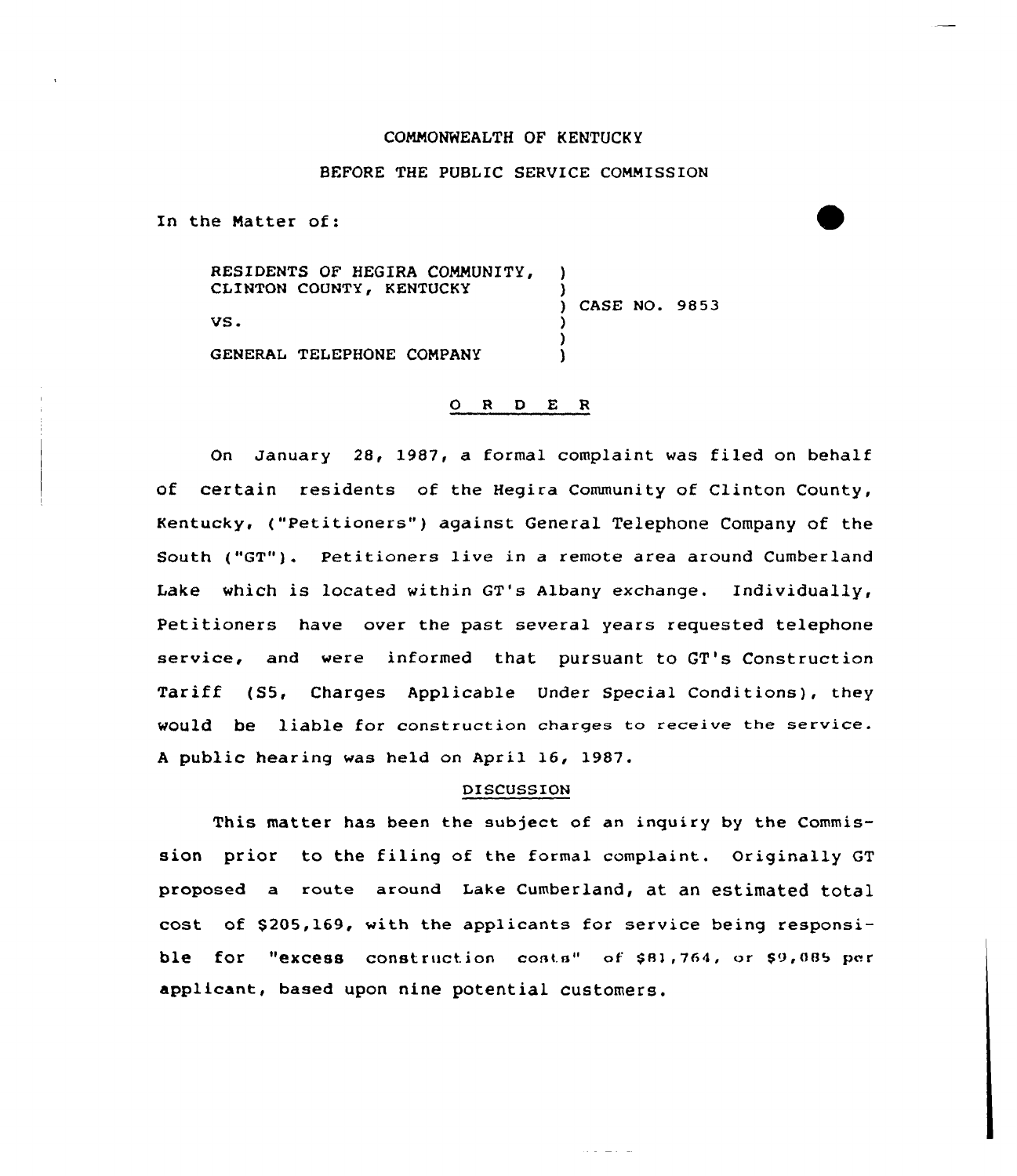During the inquiry, GT and the Commission staff explored several other alternatives, including an aerial crossing of Cumberland Lake. Under this alternative, GT's total estimated cost of construction would be \$118,735, and the nine applicants would be responsible for  $$43,735$  of the total, or  $$4,859$  each. In a January 26, 1987, filing with the Commission, GT offered to allow payment over a 5-year period with no interest charges.

At the hearing another route was suggested by Petitioners, utilizing private property and an aerial lake crossing. GT investigated this alternative and filed its results on April 30, 1987. The total cost of the project would be slightly reduced, to approximately \$112,000, but applicants would still be liable for about \$ 42,000 of the total, or \$4,670 per applicant based upon service being provided to nine households. All other alternatives considered resulted in higher total costs, and higher construction charges per applicant.

Several of the Petitioners testified at the public hearing relative to their need for telephone service. Their testimony deaonstrated that both individual and community hardship have resulted froa the lack of telephone service in the area. Additionally, the testimony revealed that the area is economically distressed, and unlikely to develop without the availability of telephone service. The attorney for the Petitioners was asked at the hearing to provide a list of prospective telephone service applicants in the area, and by filing dated Nay 1, 1987, listed nine such prospective applicants.

 $-2-$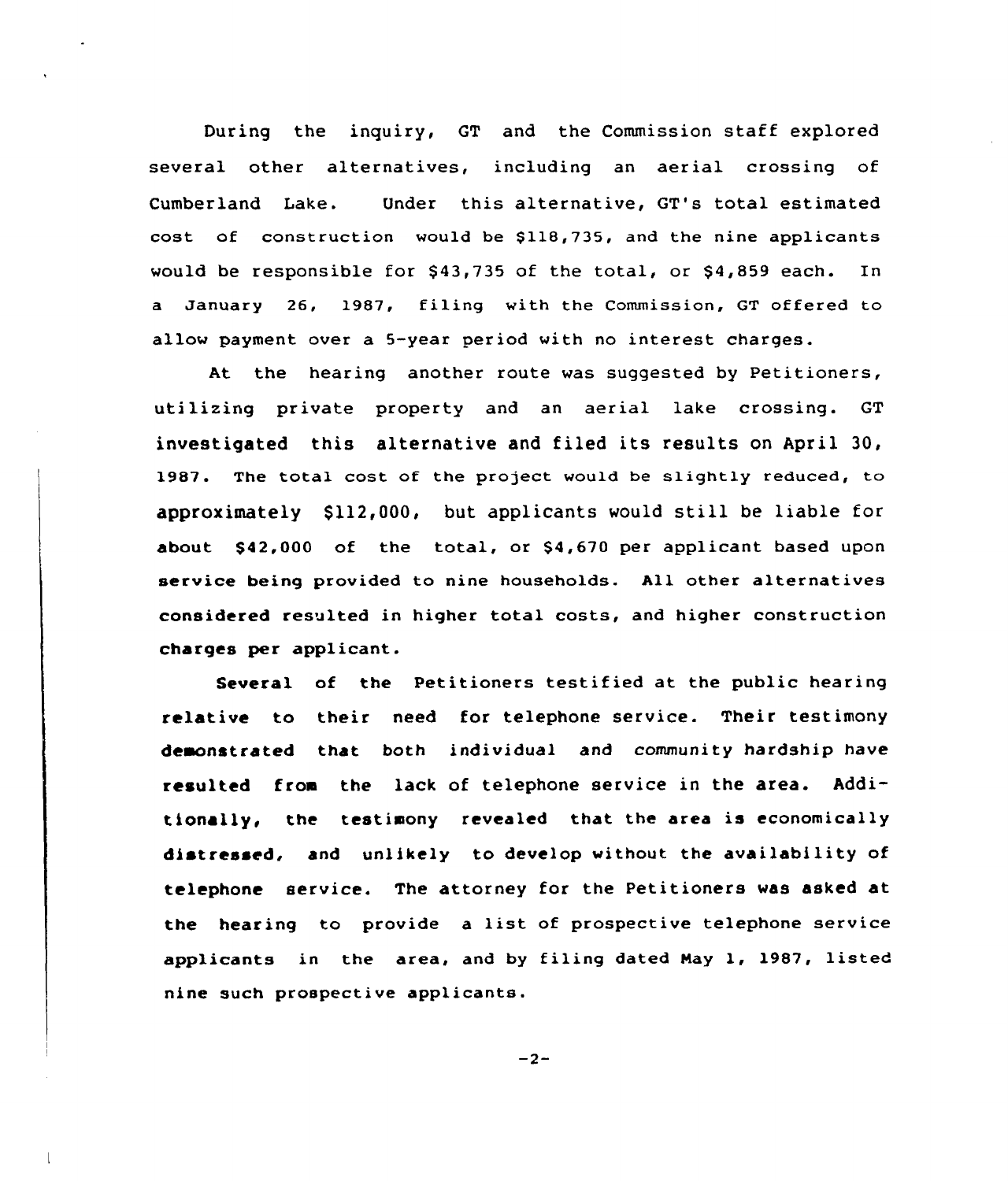# **CONCLUSIONS**

although GT has appropriately applied its S5 Construction Tariff in this matter, the unique circumstances involved must be considered in reaching a final decision relative to This is not <sup>a</sup> case of one or two applicants living in complaint. remote locations, but rather an entire rural community, consisting of some  $27$  property owners, as described in Petitioners' Attorney's filing of May 1, 1987, with a current total of nine prospective telephone service applicants. The area is economically distressed, and community development appears unlikely without the provision of telephone service. Several of the Petitioners testified that they would not be able to pay special construction charges to obtain service.

The Commission's regulations, 807 KAR 5:061, Section 9, specify the minimum extension which telephone utilities must provide without charge to applicants outside the base rate area. Paragraph (5) of this section states that the Commission, after investigation, may require the utility to make extensions greater than the specified minimum.

In accordance with 807 EAR 5:061, Section 9(6), GT's special construction tariff provides for extensions under conditions which are structured differently than the minimum required by the regulation. However, Paragraph (5) would still be applicable to GT's tariff. Because of the special circumstances involving this complaint, and the public need for telephone service in this area, GT should provide telephone service to Petitioners without special construction charges.

 $-3-$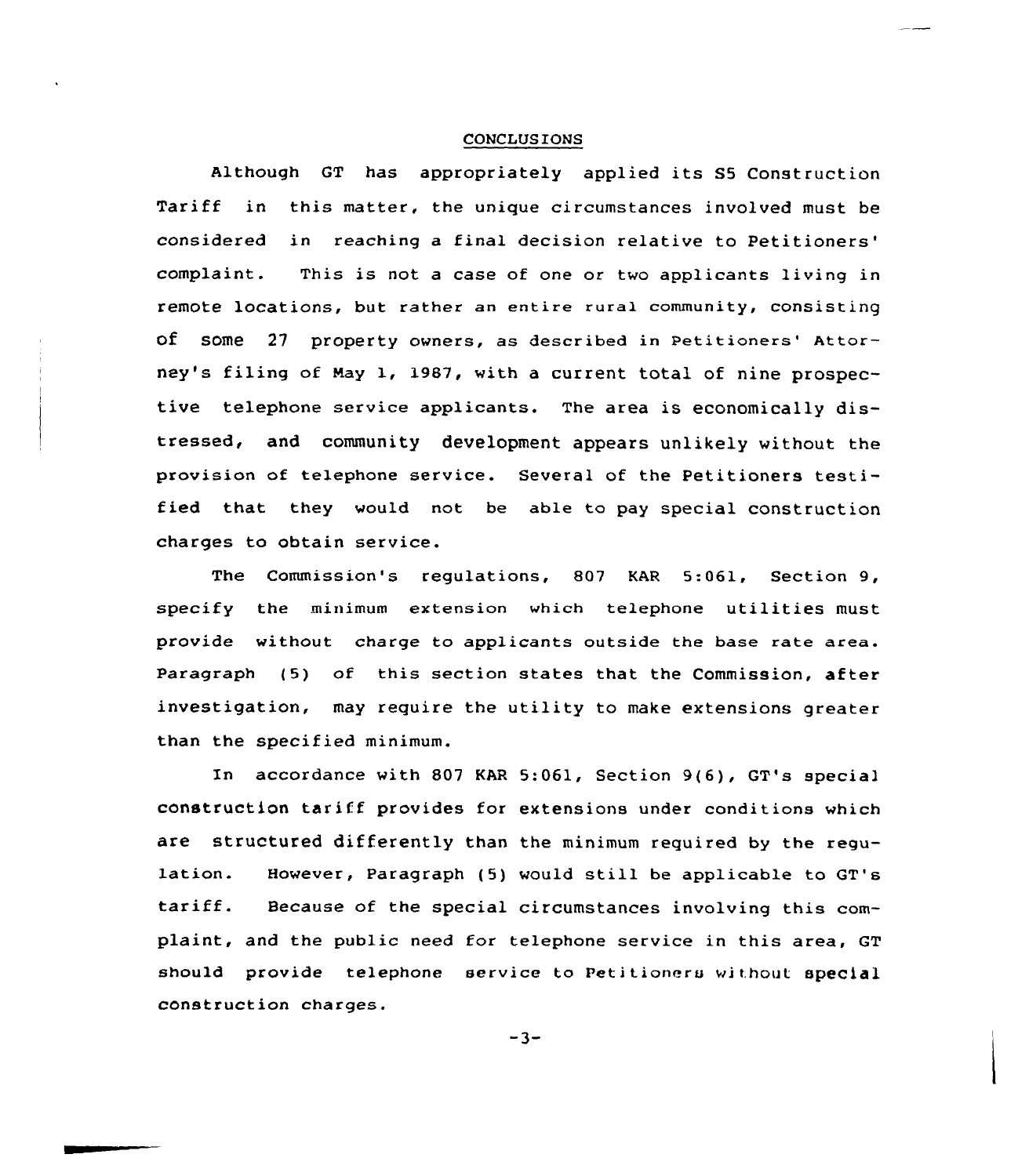Although GT will be required to deviate from its approved special construction tariff in this particular instance, the subject tariff vill otherwise remain in full force and effect. The purpose of that tariff is to ensure that ratepayers in general are not burdened with excessive construction costs. <sup>A</sup> deviation from that tariff should only be required vhen the public interest clearly requires such deviation, as demonstrated in this singular instance.

#### FINDINGS AND ORDERS

The Commission, having considered this matter including all evidence of record and being advised, is of the opinion and finds that:

1. The public interest requires that the Hegira Community of Clinton County have telephone service available in the area.

2. Pursuant to 807 KAR 5:061, Section 9(5), GT should be required to provide telephone line extensions in excess of those specified in its SS special construction tariff in order to provide service to Petitioners in the Hegira Community without the imposition of excess construction costs on those Petitioners.

3. GT should be given a period of six months to provide such service, because of the amount and difficulty of construction required.

4. GT's approved special construction tariff should otherwise remain in full force and effect.

IT IS THEREFORE ORDERED that:

1. GT shall deviate from its approved special construction tariff in this particular instance and provide telephone service

 $-4-$